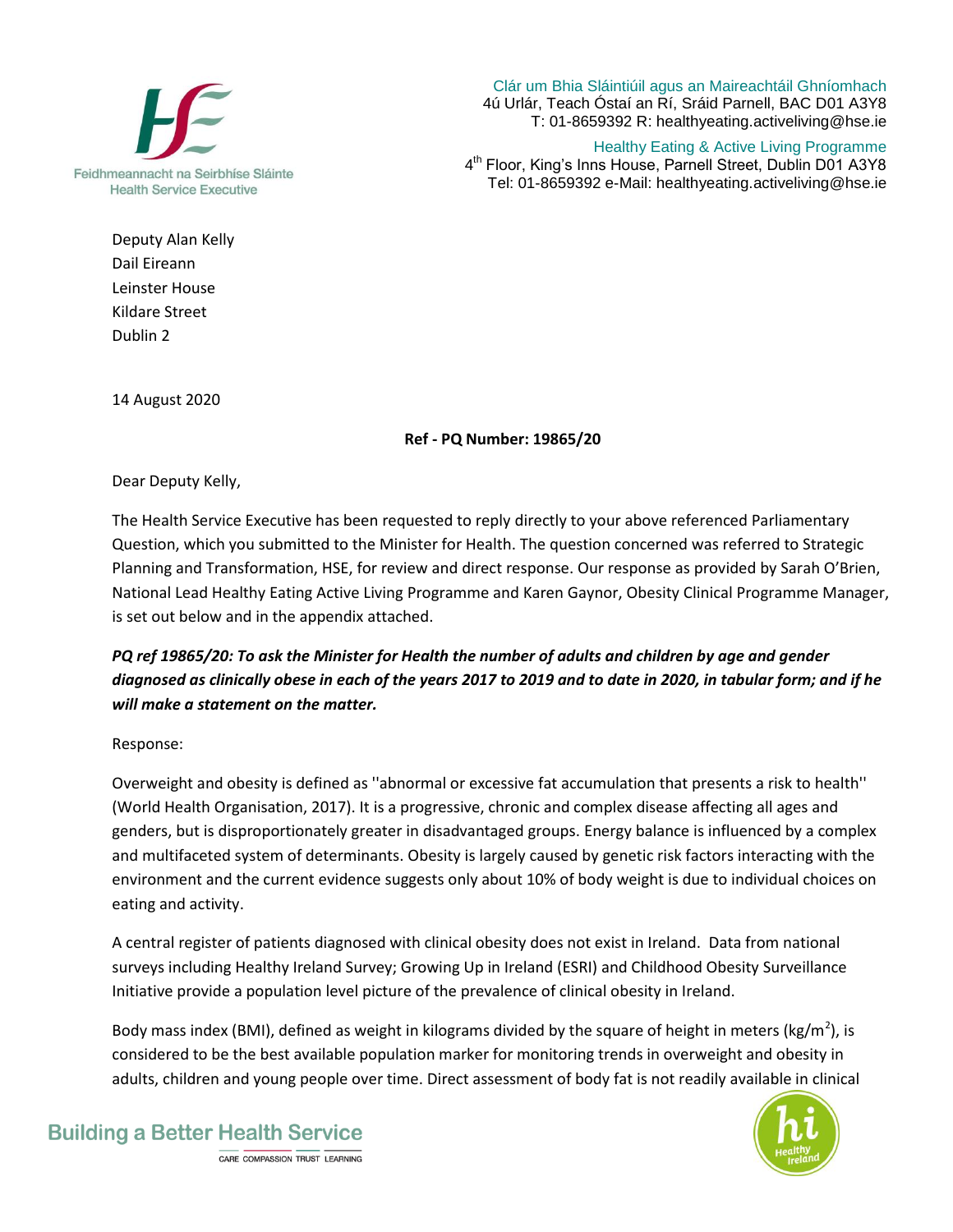

Healthy Eating & Active Living Programme 4<sup>th</sup> Floor, King's Inns House, Parnell Street, Dublin D01 A3Y8 Tel: 01-8659392 e-Mail: healthyeating.activeliving@hse.ie

settings, so BMI is also the most commonly used measure of obesity in clinical practice. BMI should not be the sole measurement used when assessing or treating obesity, use of additional clinical assessment tools such as the Edmonton Obesity Staging Scale are recommended.

The healthcare costs associated with obesity are significant. Obesity is associated with over 195 related conditions, and is a risk factor for severe illness with COVID 19. Furthermore obesity is a highly stigmatised condition that also has a significant impact on quality of life for children, young people and adults. The RCPI and HSE through the National Obesity Management Clinical Programme have designed a Model of Care for the Management of Overweight and Obesity in Ireland.

The Model of Care describes high quality and best practice in obesity care and defines how services should be delivered across the spectrum of prevention and treatment. The Model of Care is currently undergoing internal and external consultation with key stakeholder groups and will be submitted to the HSE for approval by the end of this year.

I trust this information and data in the appendix to this correspondence, as provided by our National Lead for Healthy Eating Active Living Programme and the Obesity Clinical Programme Manager is of assistance to you.

Should you have any further queries please do not hesitate to contact this office on 01 6352041 or via email strategicplanning@hse.ie.

Yours sincerely,

Gavin O'Neill

\_\_\_\_\_\_\_\_\_\_\_\_\_\_\_\_\_\_\_\_\_\_\_\_

Gavin O'Neill, Assistant National Director Strategic Planning & Transformation



**Building a Better Health Service** CARE COMPASSION TRUST LEARNING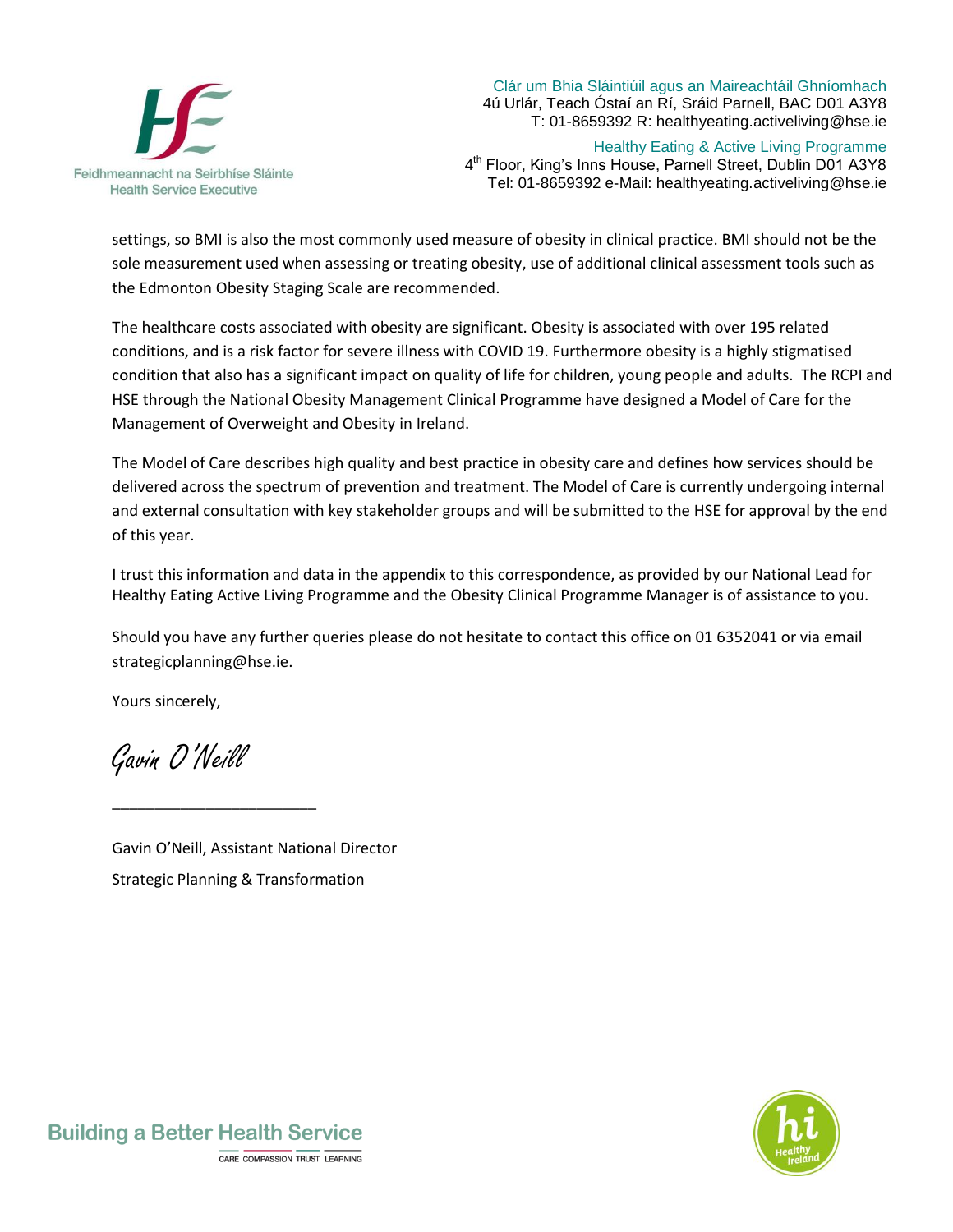

Healthy Eating & Active Living Programme 4<sup>th</sup> Floor, King's Inns House, Parnell Street, Dublin D01 A3Y8 Tel: 01-8659392 e-Mail: healthyeating.activeliving@hse.ie

# **Appendix**

## **Table 1: WHO Classification for BMI in Adults**

| <b>Classification</b> | BMI ( $\text{kg/m}^2$ ) |
|-----------------------|-------------------------|
| Underweight           | < 18.5                  |
| Ideal range           | $≥18.5$ and <25.0       |
| Overweight            | $≥25.0$ and <30.0       |
| Obesity               | >30.0                   |
| Obesity, class I      | ≥30.0 and $<35.0$       |
| Obesity, class II     | ≥35.0 and <40.0         |
| Obesity, class III    | ≥40.0                   |

#### **Table 2: BMI cut-offs for population monitoring and individual clinical assessment in children**

## **(National Obesity Observatory)**

| Underweight: | 2nd centile for population monitoring and clinical assessment                |  |
|--------------|------------------------------------------------------------------------------|--|
| Overweight:  | 85th centile for population monitoring, 91st centile for clinical assessment |  |
| Obesity:     | 95th centile for population monitoring, 98th centile for clinical assessment |  |

#### **Table 3: Adult BMI >30 by age & gender (Healthy Ireland Survey)**

\*HI survey is undertaken annually, during period 2017 to 2020 data on weight module was collected and reported on twice. The HI Summary report 2017 notes: Men aged 35+ are more likely to be obese than women in that age group - 31% vs. 24%. For those under 35yrs a narrower gender gap exists i.e. 13% vs. 10% respectively – see table overleaf.

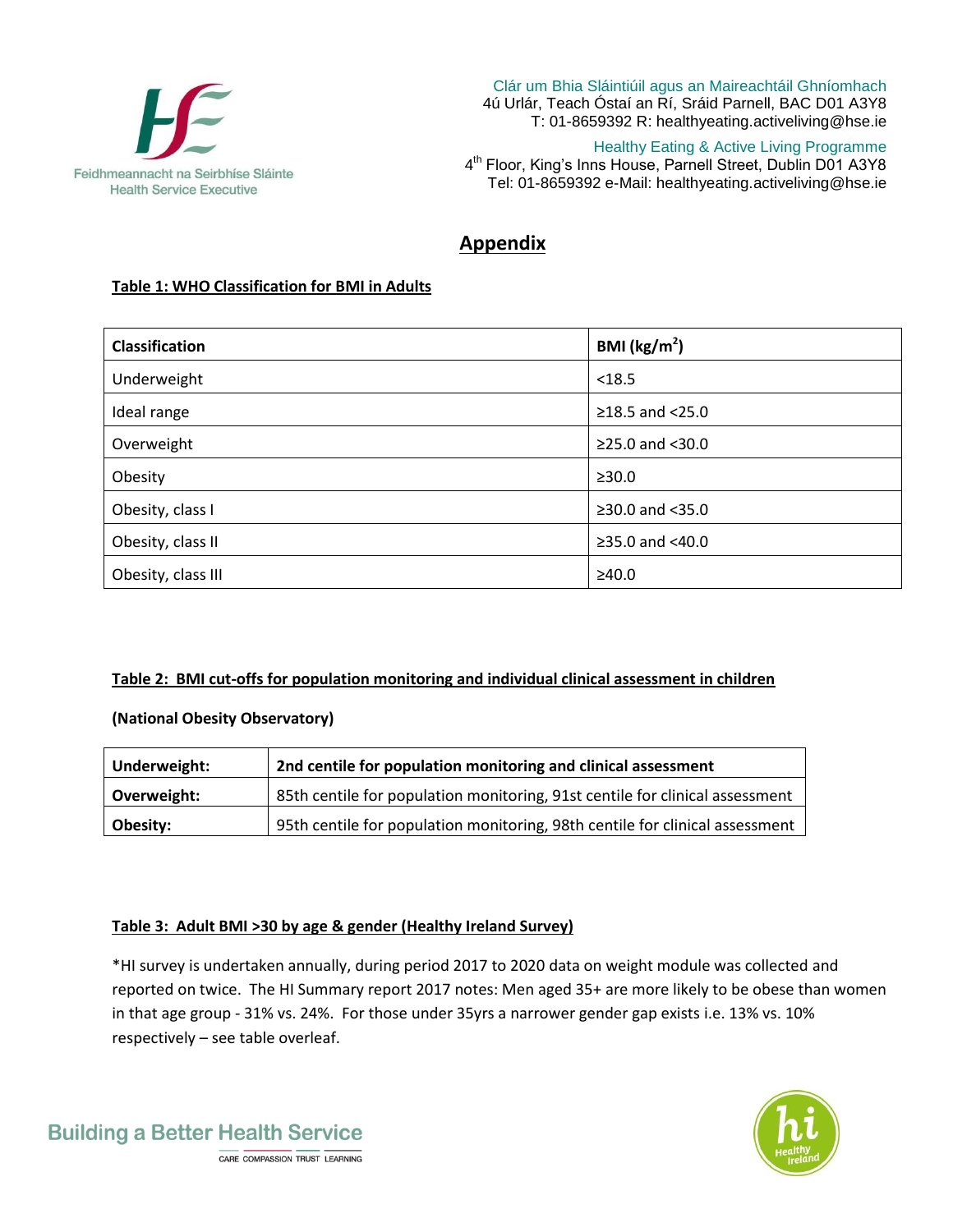

## Healthy Eating & Active Living Programme

4<sup>th</sup> Floor, King's Inns House, Parnell Street, Dublin D01 A3Y8 Tel: 01-8659392 e-Mail: healthyeating.activeliving@hse.ie

|                  | 2017                                                                     |                  | 2019 |       |
|------------------|--------------------------------------------------------------------------|------------------|------|-------|
| <b>Age Group</b> | Full breakdown by gender<br>not published in HI<br><b>Summary Report</b> | <b>Age Group</b> | Men  | Women |
| All              | 23%                                                                      | All              | 24%  | 23%   |
| $15 - 24$        | 9%                                                                       | $15 - 24$        | 6%   | 11%   |
| 25-34            | 15%                                                                      | 25-34            | 22%  | 21%   |
| 35-44            | 22%                                                                      | 35-44            | 24%  | 20%   |
| 45-54            | 29%                                                                      | 45-54            | 27%  | 27%   |
| 55-64            | 32%                                                                      | 55-64            | 34%  | 25%   |
| 65-74            | 33%                                                                      | 65-74            | 35%  | 33%   |
| $75+$            | 30%                                                                      | $75+$            | 31%  | 27%   |

## **Table 3: Adult BMI >30 by age & gender (Healthy Ireland Survey)**

## **Table 4: Children's BMI >95th centile by age and gender (Childhood Obesity Surveillance Initiative)**

\*COSI data is collected at multi-annual intervals. During the period 2017-2020 data was collected once.

|                       | 2019        |       |  |
|-----------------------|-------------|-------|--|
| <b>Age Group</b>      | <b>Boys</b> | Girls |  |
| All                   | 4.5%        | 4.2%  |  |
| $1st$ class           | 3.5%        | 3.9%  |  |
| 2 <sup>nd</sup> class | 4.6%        | 5.1%  |  |
| $4th$ class           | 5%          | 5.2%  |  |
| 6 <sup>th</sup> class | 4.9%        | 2.6%  |  |

**Table 5: Prevalence of overweight and obesity across the lifespan (Model of Care for Overweight and Obesity in Ireland – in draft HSE 2020)**

| Age       | Overweight | <b>Obesity</b> | Reference        |
|-----------|------------|----------------|------------------|
| 3 years   | 19%        | 5%             | GUI (ESRI), 2017 |
| 5 years   | 15%        | 5%             | GUI (ESRI), 2017 |
| 7-8 years | 15%        | 5%             | GUI (ESRI), 2017 |